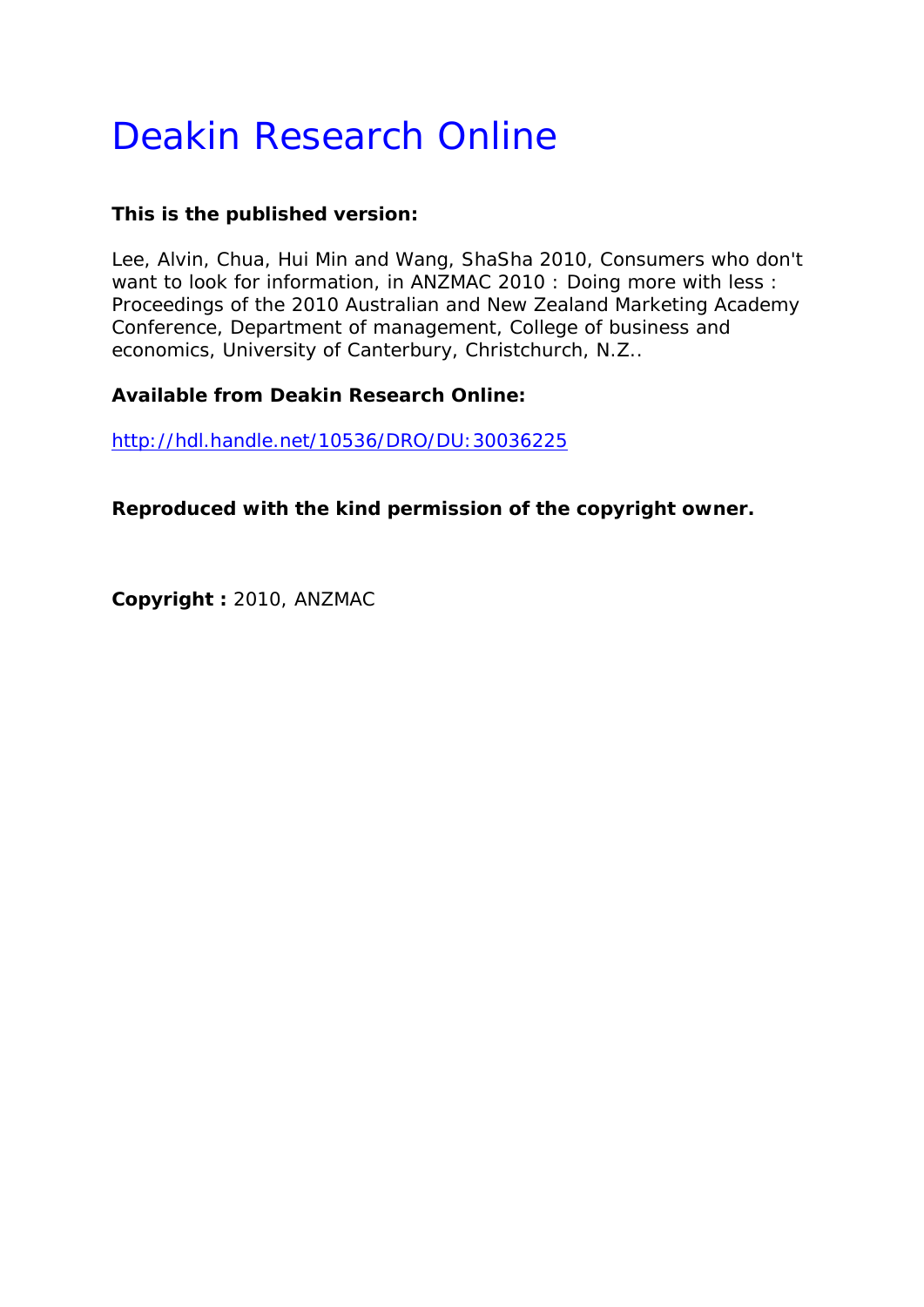# **Consumers who don't want to look for information**

*Alvin Lee, The University of Western Australia, alvin\_lyc@yahoo.com Hui Min Chua, The University of Western Australia, nicky.hm.chua@gmail.com ShaSha Wang, The University of Western Australia, wss0316010@yahoo.cn*

# **Abstract**

A model to identify and classify consumers with high resistance to searching for information (HRSI) was developed and tested. We found that individuals with high levels of confidence about a purchase but who also ascribed low levels of personal importance to the transaction were significantly ( $p=0.004$ ) more likely to be HRSI. Using Multiple Discriminant Analysis, our model classified and predicted HRSI consumers well (p=.004, 57% above chance) but not low-resistance consumers (p=.6, 26.4% below chance).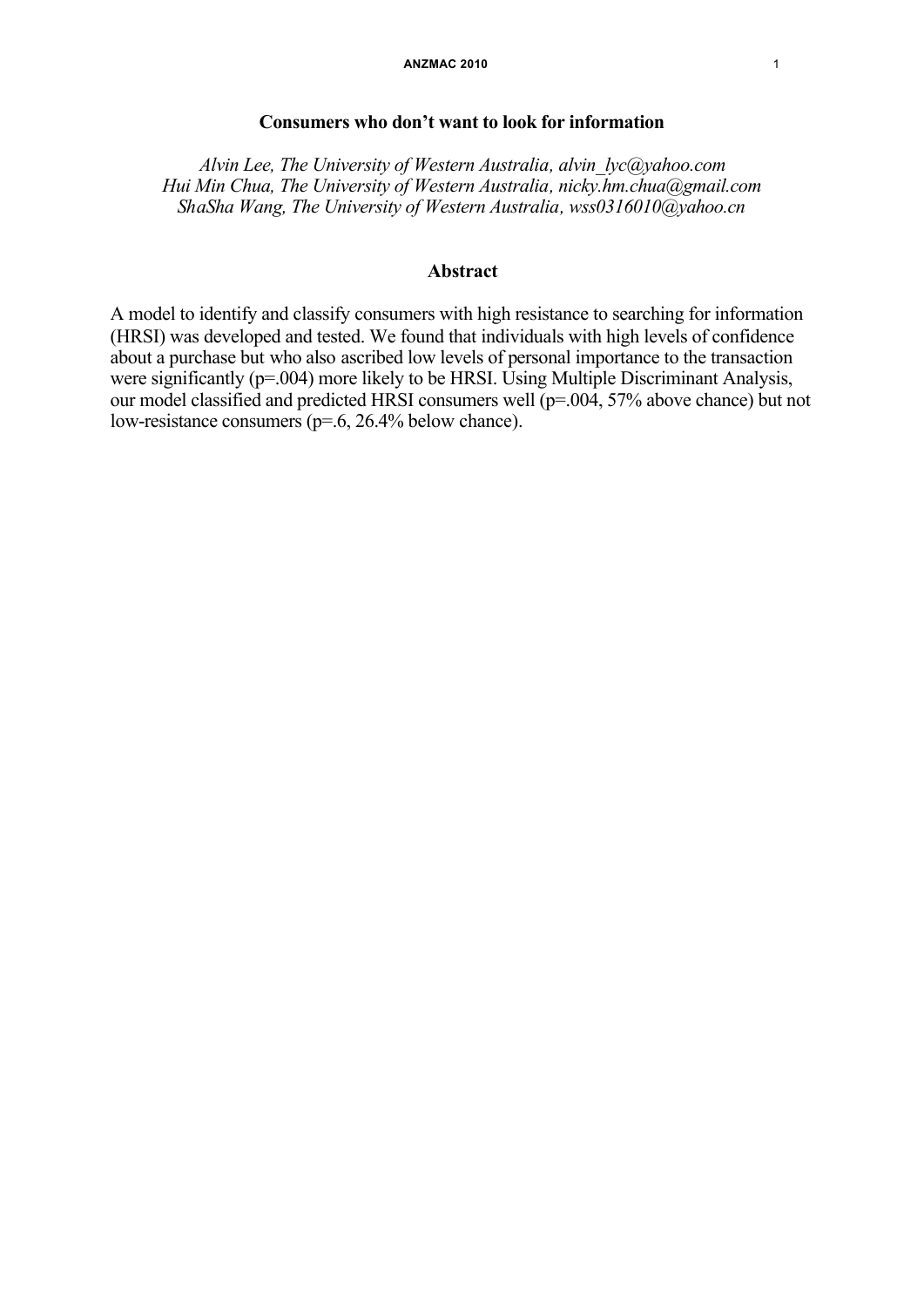## **Consumers Who Don't Want to Look for Information**

Resistance to searching for information is a latent phenomenon that has received little attention in the marketing literature (Case 2007; Levy, Webster & Kerin 1983), perhaps due to the difficulties associated with finding and identifying those who are resistant to looking for information. Not only are these consumers reluctant to look for information that may help them make better consumption decisions, they are equally resistant towards searching for information that may be crucial to their well-being. For example, information on product recalls and other types of information on of consumer protection (Capon & Lutz 1979).

Many entities like advertisers and public service agencies often encounter consumers who are resistant to searching for information. Resistance to searching for information appears to comprise of (1) resistance to the act of searching itself and (2) resistance to reading and comprehending the information that has been found. Resistance to searching is perhaps a more significant barrier than resistance to reading and comprehending informative material. After all, there is no information to digest if one does not look.

# **Information Diffusion Failure**

There has to be information push (typically from the public service agency) and information pull from the intended information recipient (information searching) for a message to successfully "get across". In between pushing and pulling, elements such as information congruity, translational symmetry and a common nomenclature have to occur in order for the information to be useful. Additionally, there needs to be commonalities in time, space and media-type between the message sender and receiver. It is highly likely that asymmetry between these fundamental forces leads to a failure of communication (Green & Mercer 2001).

Mitra, Reiss and Capella (1999) reported that the bigger a decision, the more consumers worried about it. The bigger the worry, the more some consumers searched for information. However, this finding applied only to credence services. For other types of services, higher levels of worry were not associated with more information searching behaviour. Although the information provided by many public service authorities are seen as credible, it is also perceived as "boring" and "not likely to apply to me". Similarly, these perceptions are likely to lead to resistance to searching for information.

Resistance to information search may result from an individual not caring about the information, or actively resisting (pushing back) taking the information aboard. Another possible reason for resistance to searching for information may stem from the consumer's inability to comprehend the information that they have found. In reality, many consumers look for and are receptive to searching for information. However, the information that they find may be too hard to read, too technical, too simple, too complex or is not specific enough for their needs (Brucks 1985; Punj & Staelin 1982; Park, Mothersbaugh & Feick 1995; Urbany, Dickson and Wilkie, 1989). After numerous unsuccessful attempts to find suitable information, these consumers tend to become resistant to any further search activity.

Currently, models that predict consumer resistance to information-search deal with the phenomenon as a between-group problem; For example, poor and disadvantaged consumers, or older consumers are thought to be more resistant to information acquisition (Bound, Jaeger & Barker 1995; Goldfarb and Prince 2008). These consumer groups are thought of as being disadvantaged when it comes to seeking information because of their limited capability to access and operate the electronic devices used to search for information. This way of thinking places limitations on the solutions that are available for dealing with this problem. Further, not all poorer or more-mature consumers have difficulty in accessing and using the internet. The old way of thinking about this problem seeks to define groups that can be 'treated'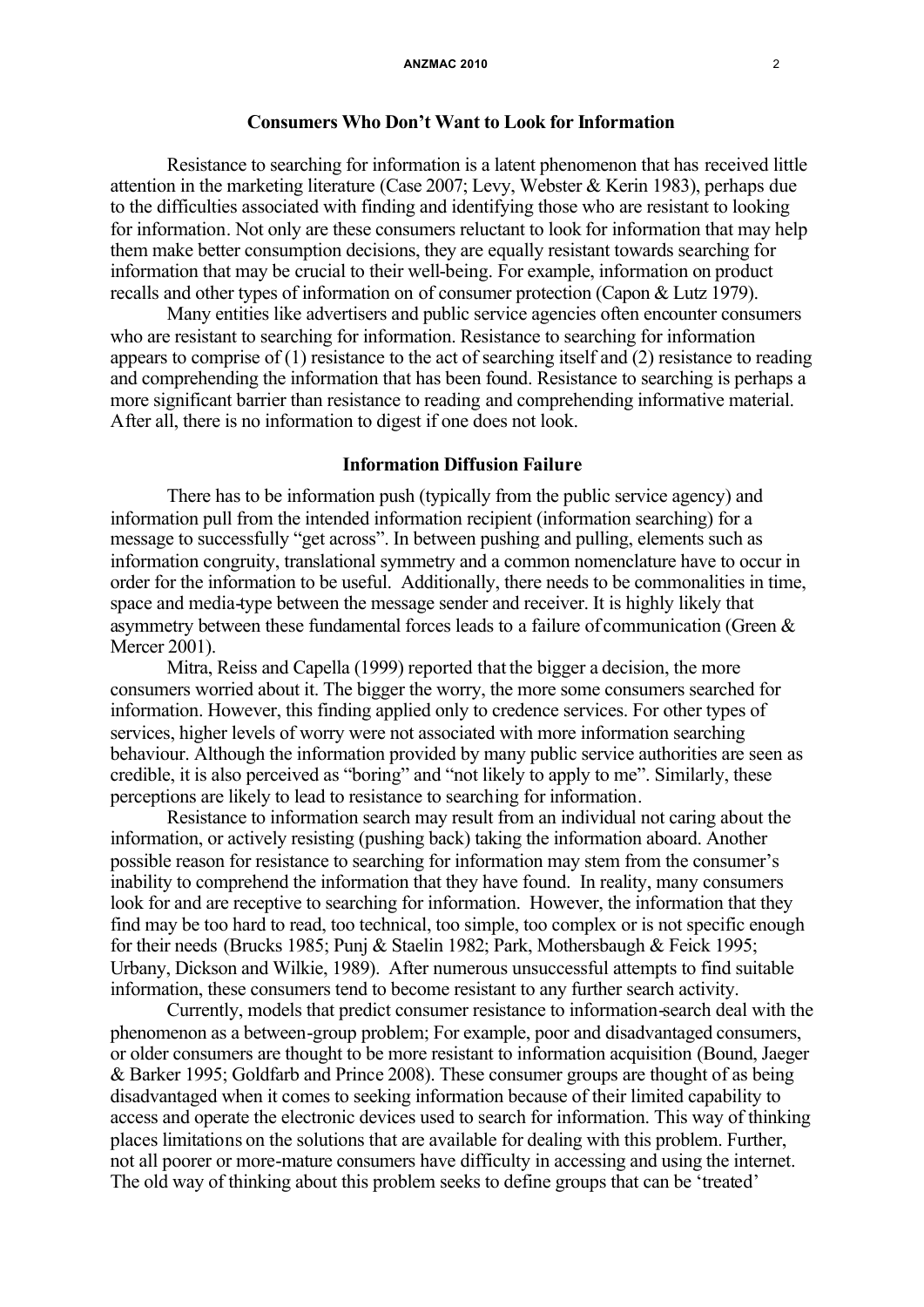#### **ANZMAC 2010** 3

through policy mechanisms. This article seeks to develop a within-group model that is able to identify individuals with high information-search resistance. The model can either be used to screen for these people within groups, or can be used without the need for specifying groups.

Low confidence in a purchase is likely to lead an individual to search for information about the product they are planning to buy. Individuals are likely to feel that they have low confidence when they realise that they have a lack of knowledge about the topic, typically after comparing their levels of subjective and objective knowledge (Kuhlthau 1997). Subjective knowledge is what the individual thinks they know. Objective knowledge is the factual knowledge that an individual is able to recall (Brucks 1985). Individuals with high subjective knowledge may have high resistance to searching for information, high subjective knowledge is likely to result in high confidence. Therefore the first hypothesis is, *H1: The level of confidence is positively associated with the level of resistance to searching for information.*

A product's personal importance to the consumer has been used as a way to measure the construct of involvement (Schmidt & Spreng 1996). Consumers who perceive a product as being less important will be less likely to want to search for product information. In other words, they are more resistant to information search. This leads to *H2: The level of perceived personal importance of the product is negatively associated with the level of resistance to searching for information.*

Consumers who are short of time or have to make a decision quickly may choose not to search for information or elect to perform an abbreviated search (Burdick 1998, Sacchi & Burigo 2008). Instead, they may choose to performother pressing tasks associated with the decision. In these types of situations, finding too much information and not having enough time to digest it may also lead to resistance towards further searching (Blackwell, Engel & Miniard 2006). Therefore, *H3* is*: The level of perceived time pressure related to decision making is negatively associated with the level of resistance to searching for information.*

The ability to operate the tools for searching (e.g. internet) is likely to make a person better at searching for information (Schmidt & Spreng 1996). Familiarity with these tools increases their familiarity with how, where, and when to search. Consumers are likely to resist searching for information if they have difficulties with basic information searching capabilities. This leads to *H4: The level of perceived difficulty in accessing information is positively associated with the level of resistance to searching for information.* Having more experience with the product is also likely to reduce information search (increase resistance). This is because experience typically increases consumer knowledge about the product. This leads to *H5: The level of experience with the product is negatively associated with the level of resistance to searching for information.*

### **Method**

A masked survey was administered through a real-estate agency to 130 working-aged people in the 20's who were looking for a rental property. Respondents thought that they were answering questions that measured their objective knowledge about lodging their tenant's security bonds. We asked a question at the end of the survey test for demand characteristics, none of the respondents had worked out the true intent of our research. The items and constructs in oursurvey were developed using a review of the literature, and two focus groups. The survey was pilot tested on 30 graduate students (similar demographics to sample). Following this test, the survey was reworded to increase clarity for some questions.

We choose young adults as they are likely to have some experience with renting, but were inexperienced enough with the renting transaction so that they would likely have to look for information to facilitate the renting process. This group of respondents was also chosen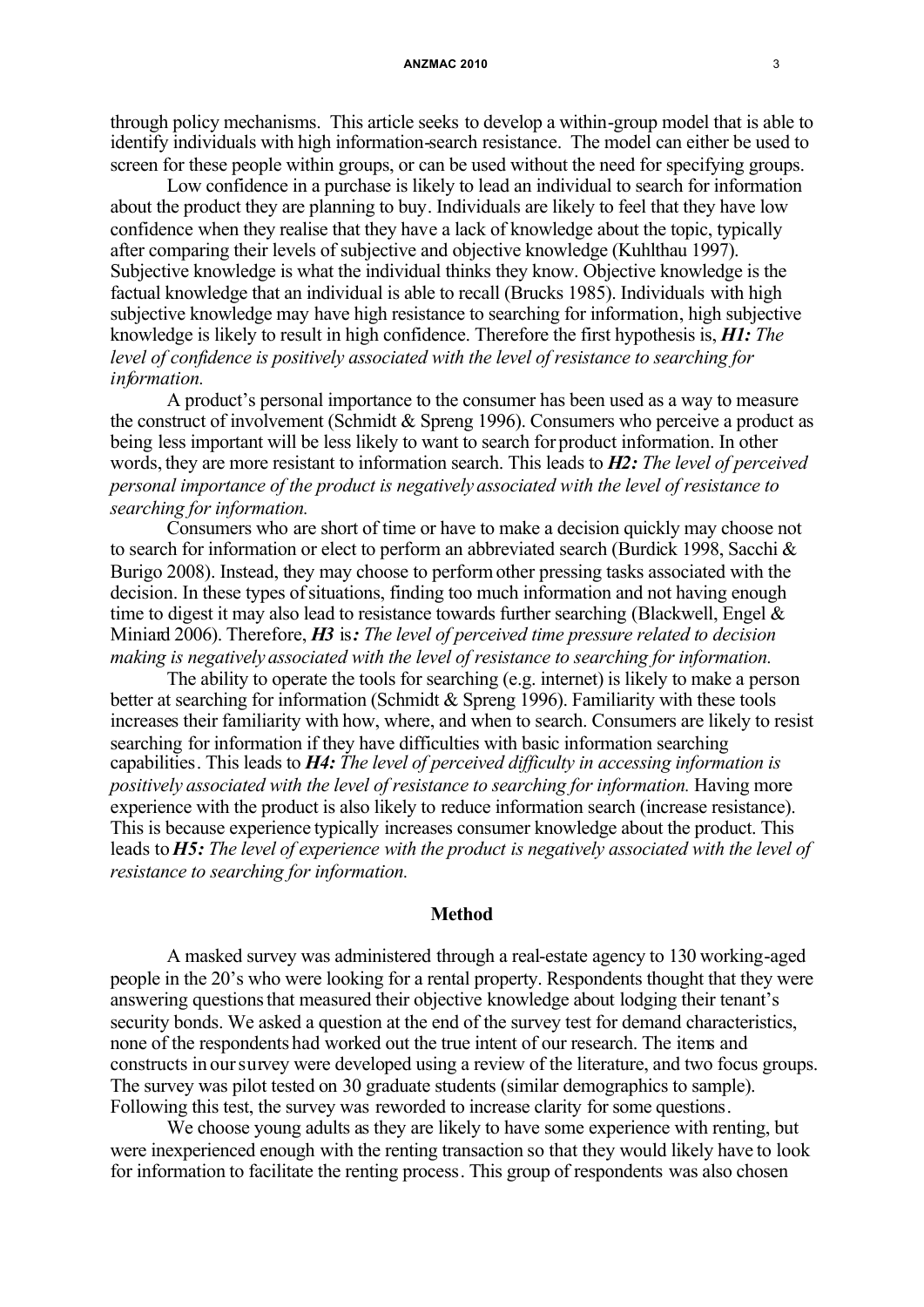because they were more likely to be capable of using the internet to search for information. This is important as much of the information about rental bonds and contracts is only easily accessible online.

We had 110 useable responses, 57% were male, 69% were 19-25 years old, 49% were university educated. This sample was judged to be adequate for testing our within-groups model for identifying individuals who were resistant to searching for information. The survey had 18 questions using 5 point Likert scales. The independent variables that were tested were the perceived importance of the search-topic, experience with the product, subjective knowledge on the topic, time pressure for searching and digesting information and the consumers' ability to comprehend the information. The dependent variable was the amount of self-reported effort and time that respondents' invested into looking for a new rental property.

# **Results**

Three different mediums for searching for information were tested; internet, real-estate agent and word-of-mouth. These were the normal channels for finding information on rental property. Renters were likely to perceive that they needed two types of information to rent successfully, rental listings (property) and legal matters. We first tested to see if the levels of search activity were the same for both groups. Those who were resistant to searching reported using all of these mediums less when searching for information. Next we sought to test if high-resistance individuals perceived the channels having different degrees of usefulness. High-resistance individuals were defined as those who reported little effort in searching for information when renting. Individuals with low-resistance were those who searched more for information. This group reported that there were differences in the usefulness of the internet  $(M = 3.58 \& 0.2.74, p = 0.004)$  and word-of-mouth  $(M = 4.38, p = 0.01)$  for obtaining information about rental listings and the legal aspects of renting. This group reported that real estate agents were not significantly different from the other sources in terms of usefulness as sources of information. However, the group with high-resistance to search reported that there were no significant differences in all of the channels that were tested. It appears that in addition to undertaking less information search, high-resistance consumers were unable to discern different degrees of usefulness between search mediums. Perhaps this stems from this group undertaking little search activity in the first place.

Multiple Discriminant Analysis (MDA) was used to test the model and proposed hypotheses to see if we could adequately identify and classify respondents who were highlyresistant to searching for information. MDA uses a linear combination of two or more independent variables to predict a single dependent variable in a manner reminiscent of multiple linear-regression.MDA is suitable because it can predict group-membership for highly resistant individuals by using their answers to the questions in our survey (Hair et al. 1998). This method is also able to identify the questions that can be used to screen for consumers with high-resistance information acquisition, and aids our efforts to develop tool for screening for these individuals. This screening tool has to be succinct and easy to implement because in practice, highly-resistant individuals are unlikely to respond positively to long and involving screening procedures.

The respondents were sorted into three groups of those who were high-mid-and low resistance to searching for information. Tests for the equality of group means for the independent variables showed non-significance. This was desirable because it indicated that the responses from the three groups can be compared. Box's Test results comply with the assumption of equality of co-variance matrices  $(F = 3.96, df = 52, p = .35)$ .

With the basic requirements to use MDA fulfilled, the groups were classified. The eigenvalues of discriminating functions in MDA reported in Table 1 indicated that only the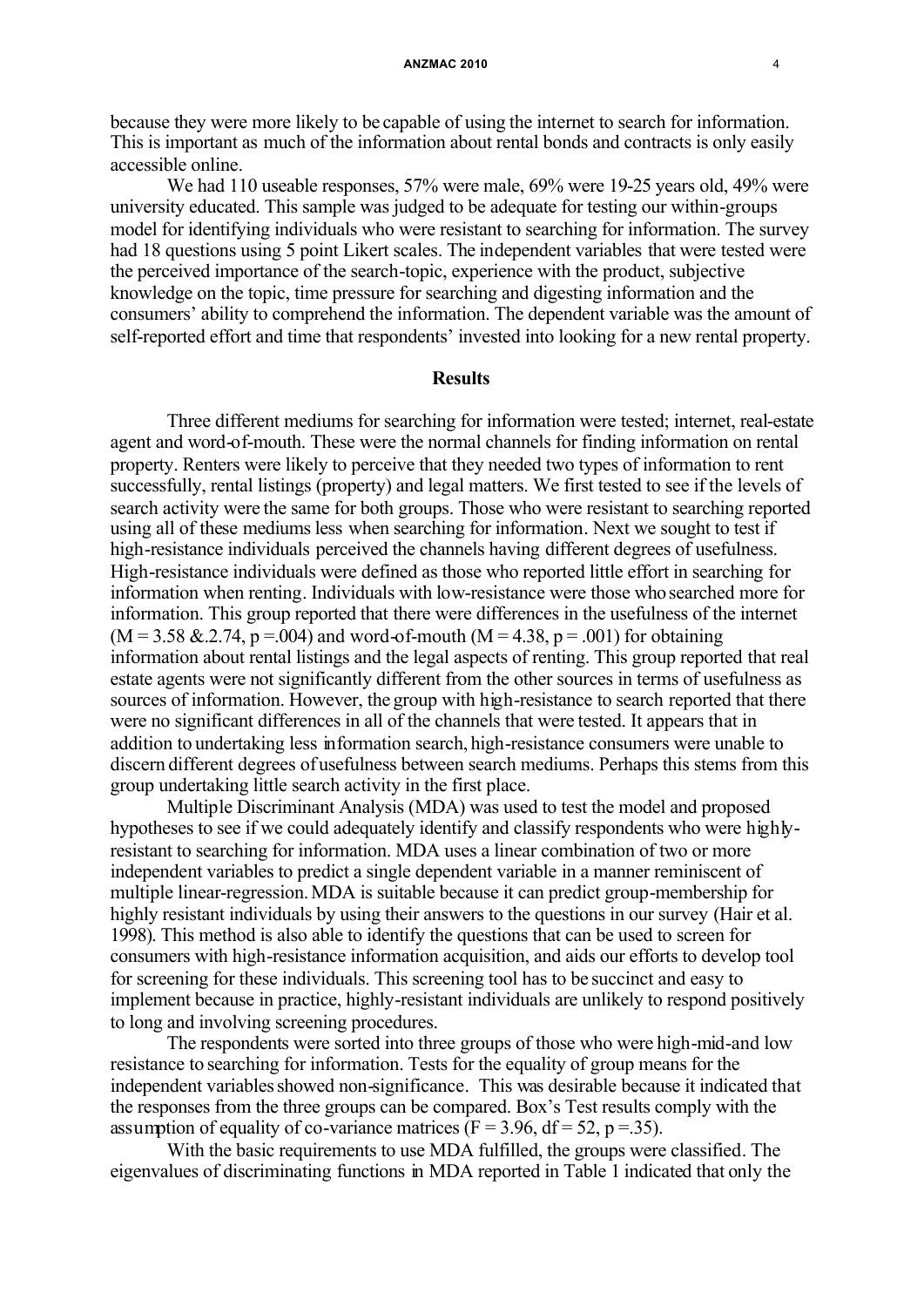first discriminatory function was statistically significant (Wilk's Lambda = .84, p = .04). Function 1 supports H1 and H2. The second function was not significant ( $p = .48$ ) and was not associated with identification. Therefore H3 to H5 were not supported.

| Table 1: MDA Structure Matrix for resistance to information search                                                                  |             |     |  |  |
|-------------------------------------------------------------------------------------------------------------------------------------|-------------|-----|--|--|
|                                                                                                                                     | Function    |     |  |  |
|                                                                                                                                     |             |     |  |  |
| Importance of lodging the rental tenancy bond correctly                                                                             | $.28^\circ$ |     |  |  |
| Subjective knowledge about bond lodgment process (confidence)                                                                       | 26          |     |  |  |
| Difficulty in understanding terms used in bond lodgment                                                                             |             | .67 |  |  |
| Difficulty in understanding terms used in rental agreement                                                                          |             | .65 |  |  |
| Experienced time pressure in deciding on tenancy                                                                                    |             | .62 |  |  |
| Difficulty in accessing information about the renting process                                                                       |             | .62 |  |  |
| Note: * Largest absolute correlation between each variable and any discriminant function, Non-significant loadings are not reported |             |     |  |  |

Standardized canonical discriminate function coefficients were used for assessing the relative importance of the predictor variables; the higher the coefficient, the more important the predictor. The highest correlations were reported for the respondents' perceptions of the 'importance of lodging the rental tenancy bond correctly' (perceived importance) and their level of 'subjective knowledge about the bond lodgment process' (confidence).

Based on MDA rules, classification accuracy should at least 25% greater than that achieved by chance. A classification matrix was constructed (Table 2) showing the actual MDA identified and the classification accuracy necessary to be a significant improvement.

| Table 2: MDA Classification results for high, moderate and low resistance groups |             |                 |                |                |  |  |
|----------------------------------------------------------------------------------|-------------|-----------------|----------------|----------------|--|--|
|                                                                                  | High        | <b>Moderate</b> | Low            | Total          |  |  |
| High                                                                             | 72.7% (n=8) | 0(0)            | $27.3\%$ (n=3) | $100\%$ (n=11) |  |  |
| <b>Moderate</b>                                                                  | 42.1 (24)   | 27.3(3)         | 27.3(3)        | $100\%$ (n=11) |  |  |
| Low                                                                              | 26.7(8)     | 14(8)           | 43.9 (25)      | $100\%$ (n=57) |  |  |
| Note: percentages may not add to 100% because of rounding                        |             |                 |                |                |  |  |

The MDA model and classification results show that the model performs well for identifying and correctly classifying consumers with high resistance to searching for information. It performs poorly for predicting membership to groups with moderate and low resistance to searching for information, failing to exceed the Maximum Chance criterion of 25% improvement of prediction over the actual allocation (Table 3). This is despite the modeling process using a large (by a factor of three) group who had reported low resistance to searching for information. This suggests that the respondents' level of confidence (measured by level of perceived subjective knowledge) and the perceived importance of correctly lodging their rental tenancy bond are suitable items for identifying individuals with high resistance to searching for information.

| Table 4: Classification against significance criteria                                            |       |          |                |                |  |  |
|--------------------------------------------------------------------------------------------------|-------|----------|----------------|----------------|--|--|
| Resistance                                                                                       | High  | Moderate | Low resistance | <b>Overall</b> |  |  |
| Actual                                                                                           | 15.7% | 13.9%    | 70.3%          | 33.4%          |  |  |
| <b>MDA</b>                                                                                       | 72.7% | 27.3%    | 43.9%          | 48.0%          |  |  |
| Improvement <sup>2</sup>                                                                         | 57%   | 13.4%    | $-26.4%$       | 44%            |  |  |
| Note: $(17/108)^2$ + $(15/108)^2$ + $(76/108)^2$ = 33.4. $\leq$ significant if 125% above chance |       |          |                |                |  |  |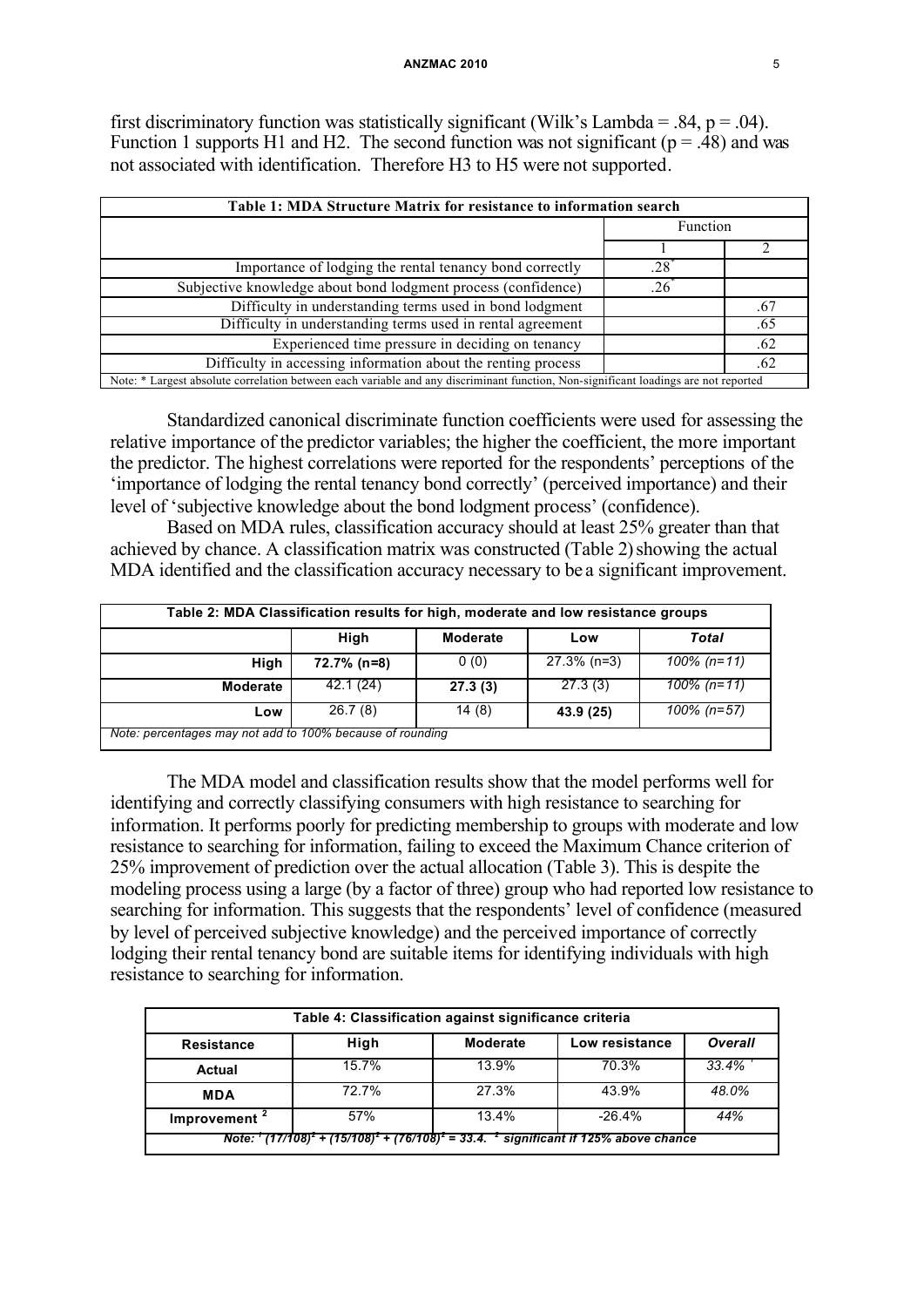# **Experience**

A bi-variate correlation test was performed for the number of times a respondent had rented and their success at lodging their tenant's security bond in the right institution. It was found that there was a strong significant correlation (Coefficient = .86,  $p = 0.04$ ) between experience and correct bond (first timer  $= 55\%$  success rate, second time and more  $= 84\%$ ) success rate). This effect suggested that sample members relied on experience rather than information searching as their source of knowledge when it came to lodging their security bonds. Learning through experience is not necessarily the most efficient method for acquiring knowledge about contracts. This way of learning possibly leads to consumers encountering the negative implications resulting from an inaccurately lodged tenancy bond. The level of experience in renting was positively but not significantly correlated with the amount of information search activity (Coefficient = .08,  $p = .43$ ). This finding fails to support H5.

# **Conclusion and Limitations**

This article reports a model that can be used to successfully identify individuals who are highly resistant to searching for information. We have developed a model that uses a within groups design. This way of looking at resistance to searching for information overcomes the more traditional between-groups designs that rely on socio-demographic and geographic segregators and the associated 'shotgun' approaches that has remedies to address these consumer segments. Our method treats the population as one group and can significantly simplify the process for identifying those who don't search for information. Our model appears to be good for identifying those with high-resistance, but is less adequate for identifying those who are less resistant to searching. This shows that our model has specificity.

Individuals who are resistant to searching for information may not have problems in their ability to get or use information, they do not get the information because they are resistant to looking for it. For example, although younger people are comfortable with and have access to electronic search tools (internet, social network and 'push media' like twitter), not all young people take the initiative to look for information on these media.

This study's respondents resisted searching for information because they did not perceive the issue to be important enough for them to search for information. This was despite having a low level of personal confidence about their topic knowledge. Experience with renting was a strong influence on the respondents' level ofsubjective knowledge about renting. What is interesting was that while there appeared to be a steep learning curve, the amount of additional learning appeared to diminish significantly after the first renting experience, with no significant differences between those who rented two times and those who rented five times. In this case, experience did not significantly affect the amount of search activity, suggesting that experience does not affect attitude towards information search. However, the results of this study are limited to renting and may not be generalizable to other industries like insurance and banking.

People don't search because they already use the product or think that they have a lot of knowledge about the product. This is not such a big problem for big brands or well-known public policies. However, for less-sought-after information (e.g. product warnings and recalls or changes to policies), not searching for updates may mean that the consumer loses out. Smaller brands need consumers to 'search' for them and are unlikely to enter the consumers' 'brand field' without consumers actively searching for them. They are likely to benefit the most from identifying prospects with high-resistance to information search. The findings of our research provides the initial step, identification, that is needed for designing strategies to reach this group of search-resistant consumers.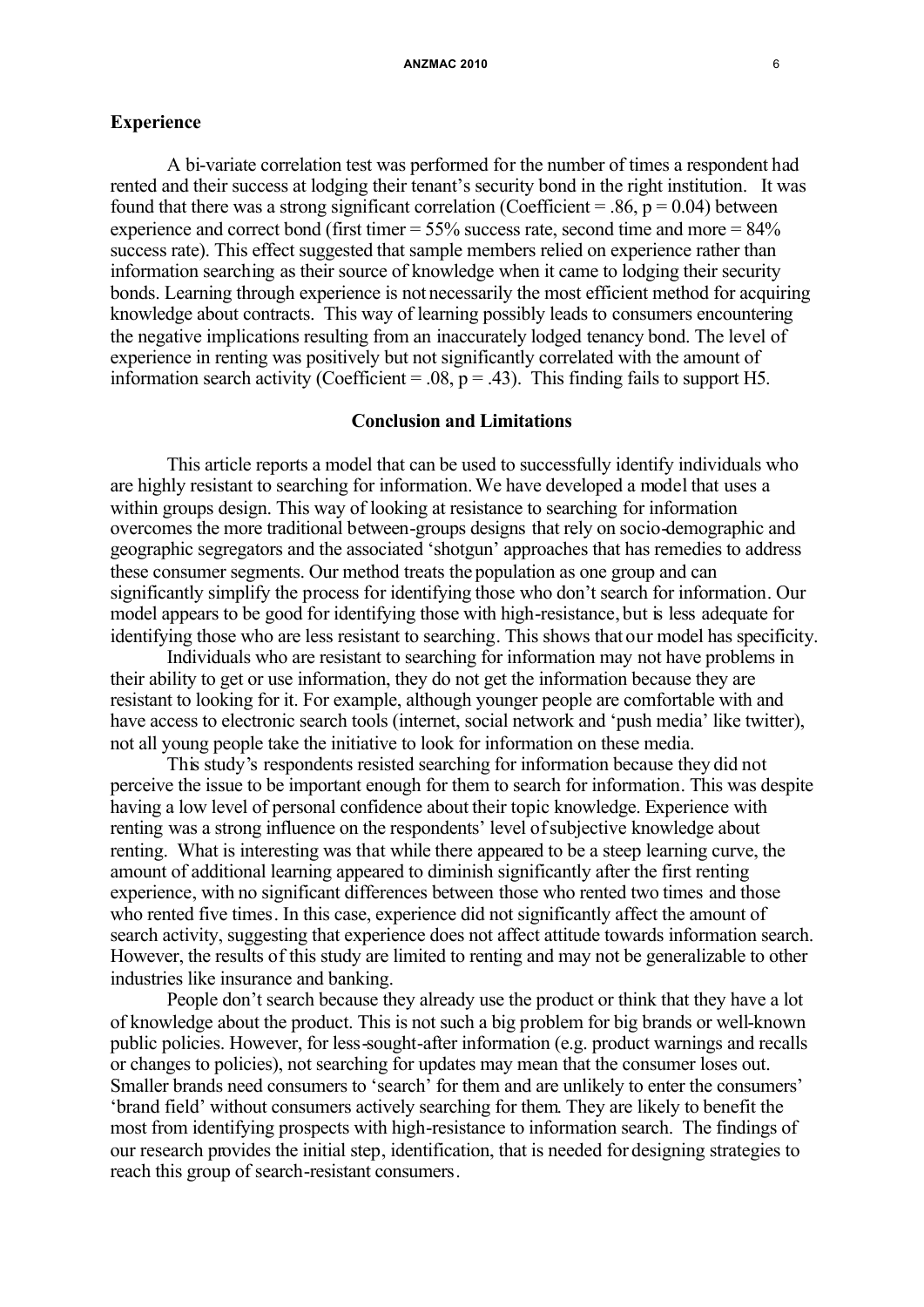# **References**

- Blackwell, R., Engel, J., Miniard, P., 2006. Consumer Behavior. Canada: Thomson Higher Education,
- Bound, J., Jaeger, D.A., Baker, R.M., 1995. Problems with instrumental variables estimation when the correlation between the instruments and the endogenous explanatory variable is weak. Journal of the American Statistical Association, 90 (430), 443-450.
- Brucks, M., 1985. The effects of product class knowledge on information search behavior. Journal of Consumer Research, 12 (1), 1-16.
- Burdick, T., 1998. Pleasure in information seeking: reducing information alliteracy. Emergency Librarian, 25 (3), 13-17.
- Case, D.O., 2007. Looking for information: a survey of research on information seeking, needs, and behavior (Second edition). Oxford, UK: Emerald Group Publishing.
- Capon, N., Lutz, R.J., 1979. A model and methodology for the development of consumer information programs. The Journal of Marketing, 43 (1), 58-67.
- Goldfarb, A., Prince, J., 2008. Internet adoption and usage patterns are different: Implications for the digital divide. [doi: DOI: 10.1016/j.infoecopol.2007.05.001]. Information Economics and Policy, 20 (1), 2-15.
- Green, L.W., Mercer, S.L., 2001. Can public health researchers and agencies reconcile the push from funding bodies and the pull from communities. American Journal of Public Health, 91 (12), 1926-1943.
- Hair, J.F.J., Anderson, R.E., Tatham, R.L., Black, W.C., 1998. Multivariate data analysis (Fifth edition). New Jersey: Prentice Hall Inc.
- Kuhlthau, C., 1997. Reflections on the development of the model of the information search process. Bulltin of the American Society for Information Science and Technology, 35 (5), 32-37.
- Levy, M., Webster, J., Kerin, R.A., 1983. Formulating push marketing strategies: A Method and application. Journal of Marketing, 47 (1), 25-34.
- Mitra, K., Reiss, M.C., Capella, L.M., 1999. An examination of perceived risk, information search and behavioral intentions in search, experience and credence services. Journal of Services Marketing, 13 (3), 208-228.
- Park, C.W., Mothersbaugh, D.L., Feick, L., 1994. Consumer knowledge assessment. The Journal of Consumer Research, 21 (1), 71-82.
- Punj, G.N., Staelin, R., 1983. A model of consumer information search behavior for new automobiles. Journal of Consumer Research, 9 (4), 366-381.